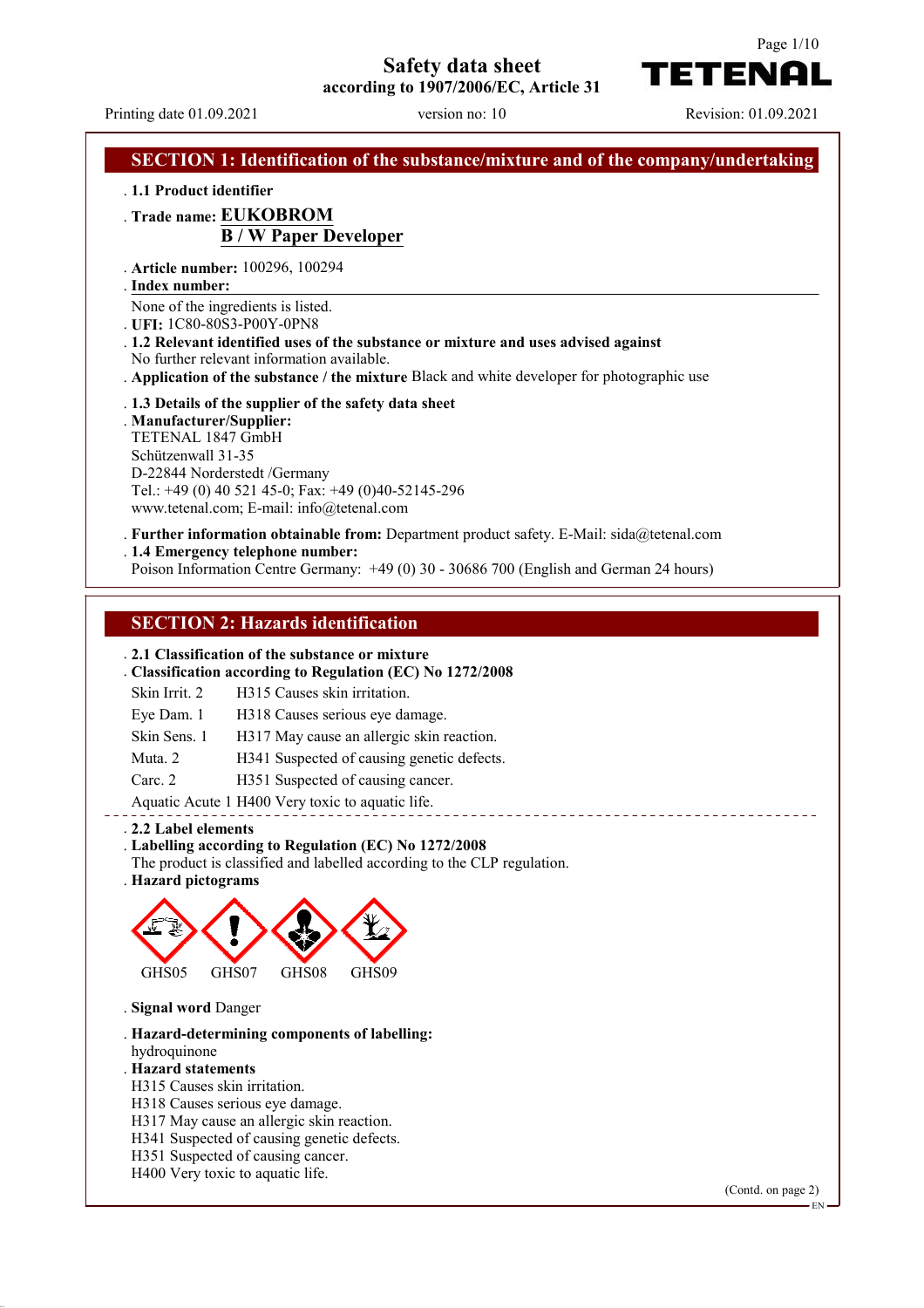Printing date 01.09.2021 version no: 10 Revision: 01.09.2021

## **Trade name: EUKOBROM B / W Paper Developer**

|                                 | (Contd. of page 1)                                                                                    |
|---------------------------------|-------------------------------------------------------------------------------------------------------|
| <b>Precautionary statements</b> |                                                                                                       |
| P <sub>261</sub>                | Avoid breathing dust/fume/gas/mist/vapours/spray.                                                     |
| P <sub>264</sub>                | Wash thoroughly after handling.                                                                       |
| P <sub>272</sub>                | Contaminated work clothing should not be allowed out of the workplace.                                |
| P <sub>273</sub>                | Avoid release to the environment.                                                                     |
| P <sub>280</sub>                | Wear protective gloves/protective clothing/eye protection/face protection/hearing<br>protection.      |
| P302+P352                       | IF ON SKIN: Wash with plenty of water.                                                                |
|                                 | P305+P351+P338 IF IN EYES: Rinse cautiously with water for several minutes. Remove contact lenses, if |
|                                 | present and easy to do. Continue rinsing.                                                             |
| P310                            | Immediately call a POISON CENTER/doctor.                                                              |
| P308+P313                       | IF exposed or concerned: Get medical advice/attention.                                                |
| $P362 + P364$                   | Take off contaminated clothing and wash it before reuse.                                              |
| P333+P313                       | If skin irritation or rash occurs: Get medical advice/attention.                                      |
| P391                            | Collect spillage.                                                                                     |
| P405                            | Store locked up.                                                                                      |
| P <sub>501</sub>                | Dispose of contents/container in accordance with local regulations.                                   |
| . 2.3 Other hazards             |                                                                                                       |
|                                 | Results of PBT and vPvB assessment                                                                    |
| . <b>PBT:</b> Not applicable.   |                                                                                                       |
| DD. Matamaliaakka               |                                                                                                       |

. **vPvB:** Not applicable.

## **SECTION 3: Composition/information on ingredients**

. **3.2 Chemical characterisation: Mixtures**

. **Description:** Mixture of substances listed below and with nonhazardous additions.

| Dangerous components:                                                                                           |                                                                                                                                                                                                                                      |           |
|-----------------------------------------------------------------------------------------------------------------|--------------------------------------------------------------------------------------------------------------------------------------------------------------------------------------------------------------------------------------|-----------|
| CAS: 123-31-9<br>EINECS: 204-617-8<br>Reg.nr.: 01-2119524016-51                                                 | hydroquinone<br>$\circledast$ Muta. 2, H341; Carc. 2, H351; $\circledast$ Eye Dam. 1, H318; $\circledast$ Aquatic<br>Index number: 604-005-00-4 Acute 1, H400 (M=10); $\langle \cdot \rangle$ Acute Tox. 4, H302; Skin Sens. 1, H317 | $1 - 5\%$ |
| $CAS: 584-08-7$<br>EINECS: 209-529-3<br>Reg.nr.: 01-2119532646-36                                               | potassium carbonate<br>$\Diamond$ Skin Irrit. 2, H315; Eye Irrit. 2, H319; STOT SE 3, H335                                                                                                                                           | $1 - 5\%$ |
| $CAS: 1330-43-4$<br>EINECS: 215-540-4<br>Index number: 005-011-00-4                                             | disodium tetraborate, anhydrous<br>$\diamond$ Repr. 1B, H360FD                                                                                                                                                                       | $1 - 5\%$ |
| $CAS: 140-01-2$<br>EINECS: 205-391-3<br>Index number: 607-736-00-7<br>Reg.nr.: 01-2119474445-33                 | Diethylenetriaminepentaacetic acid, pentasodium salt (DTPA-Na5)<br>$\diamond$ STOT RE 2, H373; $\diamond$ Acute Tox. 4, H332                                                                                                         | $1 - 5\%$ |
| $CAS: 1310-73-2$<br>EINECS: 215-185-5<br>Index number: 011-002-00-6<br>Reg.nr.: 01-2119457892-27<br><b>SVHC</b> | sodium hydroxide (caustic soda)<br>Met. Corr.1, H290; Skin Corr. 1A, H314                                                                                                                                                            | $<1\%$    |

1330-43-4 disodium tetraborate, anhydrous

. **Additional information:** For the wording of the listed hazard phrases refer to section 16.

#### **SECTION 4: First aid measures**

. **4.1 Description of first aid measures**

. **General information:** Immediately remove any clothing/shoes soiled by the product.

(Contd. on page 3)

EN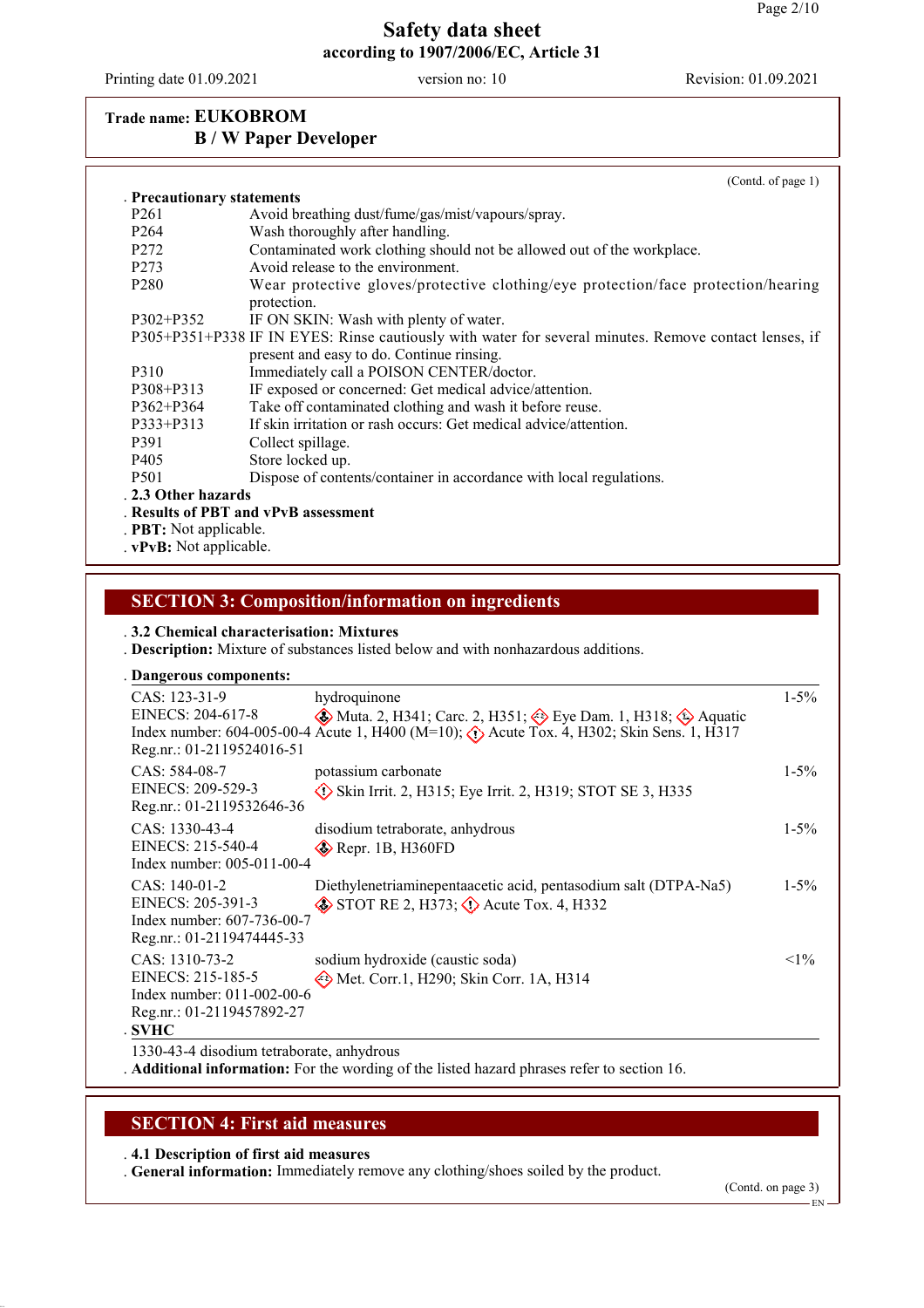Printing date 01.09.2021 version no: 10 Revision: 01.09.2021

(Contd. of page 2)

#### **Trade name: EUKOBROM B / W Paper Developer**

. **After inhalation:**

- Supply fresh air and to be sure call for a doctor.
- In case of unconsciousness place patient stably in side position for transportation.
- . **After skin contact:** Immediately wash with water and soap and rinse thoroughly.
- . **After eye contact:**
- Rinse opened eye for several minutes under running water. If symptoms persist, consult a doctor.
- . **After swallowing:**
- Do not induce vomiting; call for medical help immediately.
- Drink plenty of water and provide fresh air. Call for a doctor immediately.
- . **4.2 Most important symptoms and effects, both acute and delayed**
- No further relevant information available.
- . **4.3 Indication of any immediate medical attention and special treatment needed**
- No further relevant information available.

#### **SECTION 5: Firefighting measures**

. **5.1 Extinguishing media**

- . **Suitable extinguishing agents:** Use fire extinguishing methods suitable to surrounding conditions.
- . **5.2 Special hazards arising from the substance or mixture**
- Nitrogen oxides (NOx)
- Carbon monoxide (CO)
- Sulphur dioxide (SO2)

Under certain fire conditions, traces of other toxic gases cannot be excluded.

. **5.3 Advice for firefighters**

. **Protective equipment:** Do not inhale explosion gases or combustion gases.

#### **SECTION 6: Accidental release measures**

- . **6.1 Personal precautions, protective equipment and emergency procedures** Wear protective clothing. Wear protective equipment. Keep unprotected persons away.
- Ensure adequate ventilation
- . **6.2 Environmental precautions:**
- Inform respective authorities in case of seepage into water course or sewage system.
- Dilute with plenty of water.

Do not allow to enter sewers/ surface or ground water.

- . **6.3 Methods and material for containment and cleaning up:**
- Absorb with liquid-binding material (sand, diatomite, acid binders, universal binders, sawdust). Dispose contaminated material as waste according to item 13.
- Ensure adequate ventilation.
- . **6.4 Reference to other sections**
- See Section 7 for information on safe handling.
- See Section 8 for information on personal protection equipment.
- See Section 13 for disposal information.

### **SECTION 7: Handling and storage**

#### . **7.1 Precautions for safe handling**

- Ensure good ventilation/exhaustion at the workplace. Prevent formation of aerosols.
- . **Information about fire and explosion protection:** No special measures required.
- . **7.2 Conditions for safe storage, including any incompatibilities**
- . **Storage:**
- . **Requirements to be met by storerooms and receptacles:** Store only in the original receptacle.

(Contd. on page 4)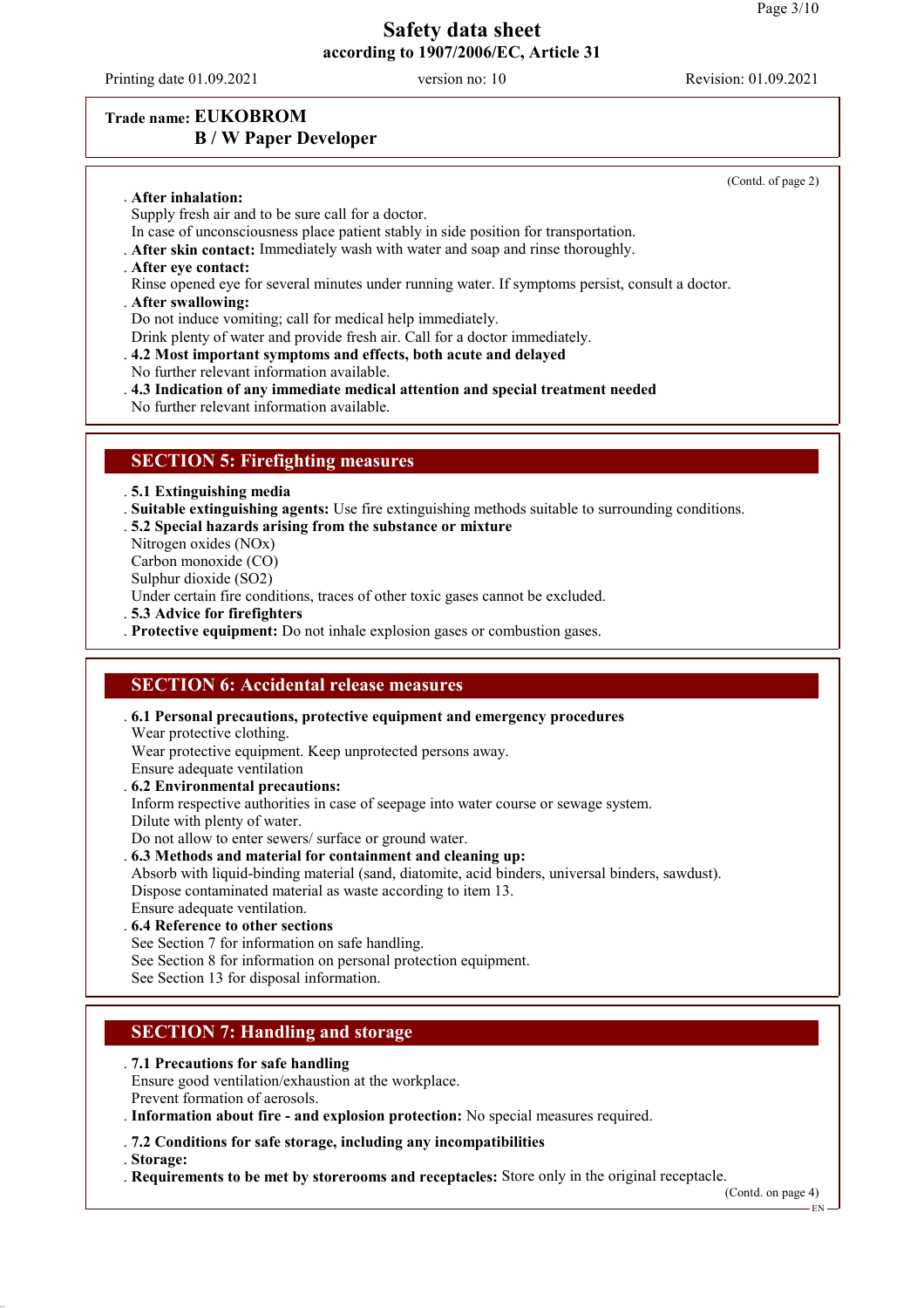Printing date 01.09.2021 version no: 10 Revision: 01.09.2021

## **Trade name: EUKOBROM B / W Paper Developer**

| Store away from foodstuffs.<br>Keep container tightly sealed. | . Information about storage in one common storage facility:<br>Store away from oxidising agents.<br>. Further information about storage conditions:<br>Recommended storage temperature: 15-25°C<br>Store in cool, dry conditions in well sealed receptacles.<br>Protect from heat and direct sunlight.<br>Store under lock and key and out of the reach of children.<br>Recommended storage temperature: 5-30°C<br>Protect from exposure to the light.<br>7.3 Specific end use(s) No further relevant information available. |                                                                                                                                                                          | (Contd. of page 3) |
|---------------------------------------------------------------|------------------------------------------------------------------------------------------------------------------------------------------------------------------------------------------------------------------------------------------------------------------------------------------------------------------------------------------------------------------------------------------------------------------------------------------------------------------------------------------------------------------------------|--------------------------------------------------------------------------------------------------------------------------------------------------------------------------|--------------------|
| *                                                             | <b>SECTION 8: Exposure controls/personal protection</b>                                                                                                                                                                                                                                                                                                                                                                                                                                                                      |                                                                                                                                                                          |                    |
| .8.1 Control parameters                                       |                                                                                                                                                                                                                                                                                                                                                                                                                                                                                                                              | . Additional information about design of technical facilities: No further data; see item 7.<br>. Ingredients with limit values that require monitoring at the workplace: |                    |
|                                                               | 123-31-9 hydroquinone (1-5%)                                                                                                                                                                                                                                                                                                                                                                                                                                                                                                 |                                                                                                                                                                          |                    |
|                                                               | WEL (Great Britain) Long-term value: 0.5 mg/m <sup>3</sup>                                                                                                                                                                                                                                                                                                                                                                                                                                                                   |                                                                                                                                                                          |                    |
| PEL (USA)                                                     | Long-term value: $2 \text{ mg/m}^3$                                                                                                                                                                                                                                                                                                                                                                                                                                                                                          |                                                                                                                                                                          |                    |
| REL (USA)                                                     | Ceiling limit: $2*$ mg/m <sup>3</sup><br>$*15$ -min                                                                                                                                                                                                                                                                                                                                                                                                                                                                          |                                                                                                                                                                          |                    |
| TLV (USA)                                                     | Long-term value: $1 \text{ mg/m}^3$<br>DSEN, A3                                                                                                                                                                                                                                                                                                                                                                                                                                                                              |                                                                                                                                                                          |                    |
|                                                               | 1330-43-4 disodium tetraborate, anhydrous (1-5%)                                                                                                                                                                                                                                                                                                                                                                                                                                                                             |                                                                                                                                                                          |                    |
|                                                               | WEL (Great Britain) Long-term value: 1 mg/m <sup>3</sup>                                                                                                                                                                                                                                                                                                                                                                                                                                                                     |                                                                                                                                                                          |                    |
| REL (USA)                                                     | Long-term value: $1 \text{ mg/m}^3$<br>anhydrous                                                                                                                                                                                                                                                                                                                                                                                                                                                                             |                                                                                                                                                                          |                    |
| TLV (USA)                                                     | Short-term value: $6*$ mg/m <sup>3</sup><br>Long-term value: $2*$ mg/m <sup>3</sup><br>*as inhalable fraction, A4                                                                                                                                                                                                                                                                                                                                                                                                            |                                                                                                                                                                          |                    |
|                                                               | 1310-73-2 sodium hydroxide (caustic soda) $(1\%)$                                                                                                                                                                                                                                                                                                                                                                                                                                                                            |                                                                                                                                                                          |                    |
|                                                               | WEL (Great Britain) Short-term value: 2 mg/m <sup>3</sup>                                                                                                                                                                                                                                                                                                                                                                                                                                                                    |                                                                                                                                                                          |                    |
| PEL (USA)                                                     | Long-term value: $2 \text{ mg/m}^3$                                                                                                                                                                                                                                                                                                                                                                                                                                                                                          |                                                                                                                                                                          |                    |
| REL (USA)                                                     | Ceiling limit: $2 \text{ mg/m}^3$                                                                                                                                                                                                                                                                                                                                                                                                                                                                                            |                                                                                                                                                                          |                    |
| TLV (USA)<br><b>DNELs</b>                                     | Ceiling limit: 2 mg/m <sup>3</sup>                                                                                                                                                                                                                                                                                                                                                                                                                                                                                           |                                                                                                                                                                          |                    |
| 123-31-9 hydroquinone                                         |                                                                                                                                                                                                                                                                                                                                                                                                                                                                                                                              |                                                                                                                                                                          |                    |
| Dermal                                                        | Long-term - systemic - effects                                                                                                                                                                                                                                                                                                                                                                                                                                                                                               | 128 mg/kg bw/day (wkd)                                                                                                                                                   |                    |
|                                                               | Long-term - systemic effects                                                                                                                                                                                                                                                                                                                                                                                                                                                                                                 | 64 mg/kg bw/day (wkd)                                                                                                                                                    |                    |
|                                                               | Inhalative Long-term exposure-local effects 7 mg/m <sup>3</sup> (wkd)                                                                                                                                                                                                                                                                                                                                                                                                                                                        |                                                                                                                                                                          |                    |
|                                                               | Long-term - local - effects                                                                                                                                                                                                                                                                                                                                                                                                                                                                                                  | $1$ mg/m <sup>3</sup> (wkd)                                                                                                                                              |                    |
|                                                               | Long-term - systemic effects                                                                                                                                                                                                                                                                                                                                                                                                                                                                                                 | $1.74$ mg/m <sup>3</sup> (wkd)                                                                                                                                           |                    |
|                                                               | Long-term - local effects                                                                                                                                                                                                                                                                                                                                                                                                                                                                                                    | $0.5$ mg/m <sup>3</sup> (wkd)                                                                                                                                            |                    |
| <b>PNECs</b>                                                  |                                                                                                                                                                                                                                                                                                                                                                                                                                                                                                                              |                                                                                                                                                                          |                    |
| 123-31-9 hydroquinone                                         |                                                                                                                                                                                                                                                                                                                                                                                                                                                                                                                              |                                                                                                                                                                          |                    |
|                                                               | Aquatic compartment - freshwater                                                                                                                                                                                                                                                                                                                                                                                                                                                                                             | $0.000114$ mg/l (Water)                                                                                                                                                  |                    |
|                                                               | Aquatic compartment - marine water                                                                                                                                                                                                                                                                                                                                                                                                                                                                                           | $0.000114$ mg/l (Water)                                                                                                                                                  |                    |
|                                                               | Aquatic compartment -water, intermittent releases                                                                                                                                                                                                                                                                                                                                                                                                                                                                            | $0.00134$ mg/l (Water)                                                                                                                                                   | (Contd. on page 5) |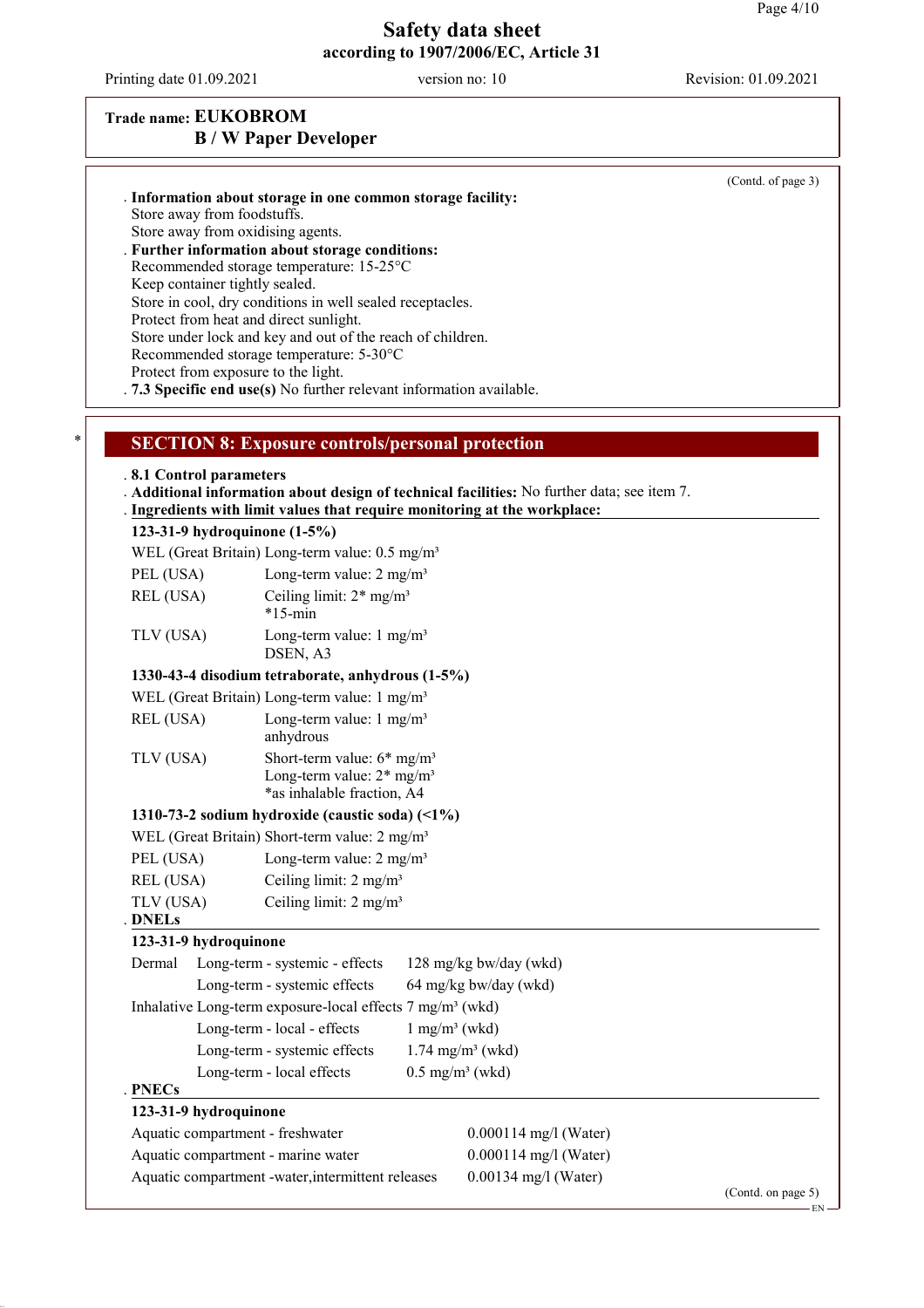Printing date 01.09.2021 version no: 10 Revision: 01.09.2021

| <b>Trade name: EUKOBROM</b><br><b>B</b> / <b>W</b> Paper Developer                                                                                                                                                                                                                                                                                                                                                                                                                                                                                                                          |                                                                                                                                                                                                                                                                                                                                               |  |
|---------------------------------------------------------------------------------------------------------------------------------------------------------------------------------------------------------------------------------------------------------------------------------------------------------------------------------------------------------------------------------------------------------------------------------------------------------------------------------------------------------------------------------------------------------------------------------------------|-----------------------------------------------------------------------------------------------------------------------------------------------------------------------------------------------------------------------------------------------------------------------------------------------------------------------------------------------|--|
|                                                                                                                                                                                                                                                                                                                                                                                                                                                                                                                                                                                             | (Contd. of page 4)                                                                                                                                                                                                                                                                                                                            |  |
| Aquatic compartment -sediment in freshwater                                                                                                                                                                                                                                                                                                                                                                                                                                                                                                                                                 | 0.00098 mg/kg sed dw (Water)                                                                                                                                                                                                                                                                                                                  |  |
| Aquatic compartment -sediment in marine water                                                                                                                                                                                                                                                                                                                                                                                                                                                                                                                                               | 0.000097 mg/kg sed dw (Water)                                                                                                                                                                                                                                                                                                                 |  |
| Terrestrial compartment -soil                                                                                                                                                                                                                                                                                                                                                                                                                                                                                                                                                               | $0.000129$ mg/kg dw (Soil)                                                                                                                                                                                                                                                                                                                    |  |
| Sewage treatment plant (Abwasserreinigungsanlagen) 0.71 mg/l (Sewage Treatment Plant)<br>. Additional information: The lists valid during the making were used as basis.                                                                                                                                                                                                                                                                                                                                                                                                                    |                                                                                                                                                                                                                                                                                                                                               |  |
| .8.2 Exposure controls<br>. Personal protective equipment:<br>. General protective and hygienic measures:<br>The usual precautionary measures are to be adhered to when handling chemicals.<br>Keep away from foodstuffs, beverages and feed.<br>Immediately remove all soiled and contaminated clothing<br>Wash hands before breaks and at the end of work.<br>Do not inhale gases / fumes / aerosols.<br>Avoid contact with the eyes and skin.<br>. Respiratory protection:<br>use self-contained respiratory protective device.<br>Ensure adequate ventilation<br>. Protection of hands: | In case of brief exposure or low pollution use respiratory filter device. In case of intensive or longer exposure                                                                                                                                                                                                                             |  |
| Protective gloves                                                                                                                                                                                                                                                                                                                                                                                                                                                                                                                                                                           |                                                                                                                                                                                                                                                                                                                                               |  |
| Impervious gloves<br>The glove material has to be impermeable and resistant to the product the substance the preparation.                                                                                                                                                                                                                                                                                                                                                                                                                                                                   | Selection of the glove material on consideration of the penetration times, rates of diffusion and the degradation                                                                                                                                                                                                                             |  |
| . Material of gloves<br>application.<br>Butyl rubber, BR<br>Nitrile rubber, NBR                                                                                                                                                                                                                                                                                                                                                                                                                                                                                                             | The selection of the suitable gloves does not only depend on the material, but also on further marks of quality<br>and varies from manufacturer to manufacturer. As the product is a preparation of several substances, the<br>resistance of the glove material can not be calculated in advance and has therefore to be checked prior to the |  |
| Neoprene gloves<br>. Penetration time of glove material                                                                                                                                                                                                                                                                                                                                                                                                                                                                                                                                     |                                                                                                                                                                                                                                                                                                                                               |  |
| Gove material<br>breakthroug-time<br>layer thickness                                                                                                                                                                                                                                                                                                                                                                                                                                                                                                                                        |                                                                                                                                                                                                                                                                                                                                               |  |
| $≥480$ min<br>Butyl rubber:<br>≥0,4mm                                                                                                                                                                                                                                                                                                                                                                                                                                                                                                                                                       |                                                                                                                                                                                                                                                                                                                                               |  |
| Nitrile rubber:<br>$≥480$ min<br>$≥0,38$ mm<br>$≥240$ min<br>$≥0,65mm$<br>Neoprene:                                                                                                                                                                                                                                                                                                                                                                                                                                                                                                         |                                                                                                                                                                                                                                                                                                                                               |  |
|                                                                                                                                                                                                                                                                                                                                                                                                                                                                                                                                                                                             | The exact break trough time has to be found out by the manufacturer of the protective gloves and has to be                                                                                                                                                                                                                                    |  |
| observed.                                                                                                                                                                                                                                                                                                                                                                                                                                                                                                                                                                                   |                                                                                                                                                                                                                                                                                                                                               |  |
| . Eye protection:                                                                                                                                                                                                                                                                                                                                                                                                                                                                                                                                                                           |                                                                                                                                                                                                                                                                                                                                               |  |
| Tightly sealed goggles                                                                                                                                                                                                                                                                                                                                                                                                                                                                                                                                                                      |                                                                                                                                                                                                                                                                                                                                               |  |
| . Body protection: Protective work clothing                                                                                                                                                                                                                                                                                                                                                                                                                                                                                                                                                 |                                                                                                                                                                                                                                                                                                                                               |  |

(Contd. on page 6)

EN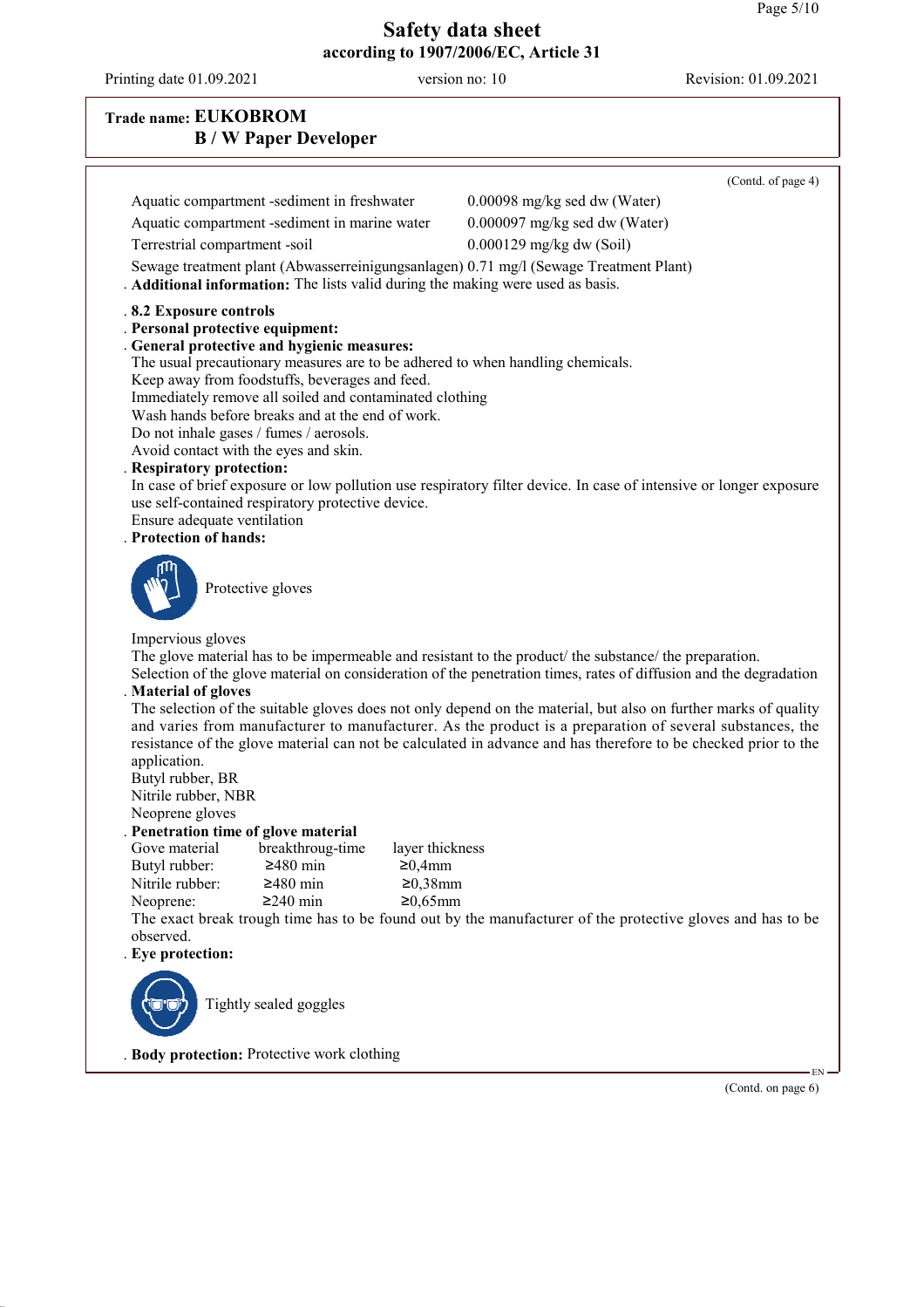Printing date 01.09.2021 version no: 10 Revision: 01.09.2021

(Contd. of page 5)

#### **Trade name: EUKOBROM**

**B / W Paper Developer**

**SECTION 9: Physical and chemical properties** . **9.1 Information on basic physical and chemical properties** . **General Information** . **Appearance: Form:** Fluid Colour: Fluid **Colour:** Colourless<br> **Colour:** Colourless<br> **Colour:** Recognisal Recognisable<br>Not determined. **Odour threshold:** . **pH-value at 20 °C:** ~11 . **Change in condition Melting point/freezing point:** Undetermined. **Initial boiling point and boiling range:** >100 °C . **Flash point:** Not applicable. . **Flammability (solid, gas):** Not applicable. . **Decomposition temperature:** Not determined. . **Auto-ignition temperature:** Product is not selfigniting. . **Explosive properties:** Product does not present an explosion hazard. . **Explosion limits:** Lower: Not determined. Upper: Not determined. . **Vapour pressure:** Not determined. **Density at 20 °C:** 1.29 g/cm<sup>3</sup> **Relative density** Not determined. . **Vapour density** Not determined. . **Evaporation rate** Not determined. . **Solubility in / Miscibility with** water: Fully miscible. . **Partition coefficient: n-octanol/water:** Not determined. . **Viscosity: Dynamic:** Not determined. **Kinematic:** Not determined. . **Solvent content: 50-90 %**<br>0.00 % **VOC (EC) Solids content:** 0.0 % **9.2 Other information** No further relevant information available.

#### **SECTION 10: Stability and reactivity**

. **10.1 Reactivity** No further relevant information available.

- . **10.2 Chemical stability**
- . **Thermal decomposition / conditions to be avoided:** Stable at environment temperature.
- . **10.3 Possibility of hazardous reactions** Reacts with acids, alkalis and oxidising agents.
- . **10.4 Conditions to avoid** No further relevant information available.
- . **10.5 Incompatible materials:** Under certain fire conditions, traces of other toxic gases cannot be excluded.
- . **10.6 Hazardous decomposition products:**

Nitrogen oxides (NOx)

(Contd. on page 7)

EN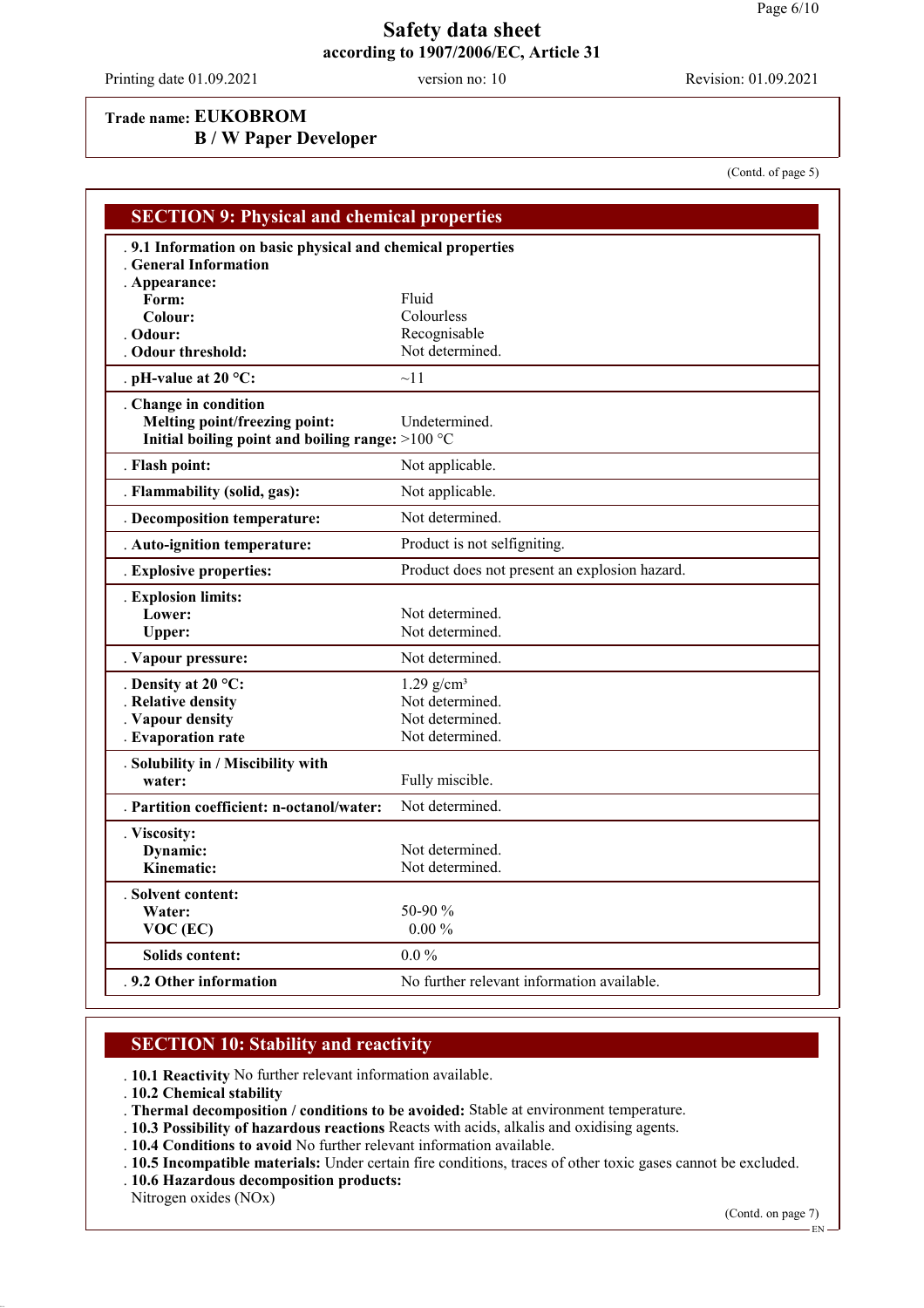Printing date 01.09.2021 version no: 10 Revision: 01.09.2021

**Trade name: EUKOBROM**

## **B / W Paper Developer**

Irritant gases/vapours

Carbon monoxide and carbon dioxide

#### **SECTION 11: Toxicological information**

#### . **11.1 Information on toxicological effects**

- . **Acute toxicity** Based on available data, the classification criteria are not met.
- **LD/LC50 values relevant for classification:** .

#### **123-31-9 hydroquinone**

Oral LD50 302 mg/kg (rat)

- Dermal LD50 >2,000 mg/kg (rabbit)
- . **Primary irritant effect:**
- . **Skin corrosion/irritation**
- Causes skin irritation.
- . **Serious eye damage/irritation** Causes serious eye damage.
- . **Respiratory or skin sensitisation**
- May cause an allergic skin reaction.
- . **Additional toxicological information:**
- . **Acute effects (acute toxicity, irritation and corrosivity)**
- The product shows the following dangers according to the calculation method of the General EU Classification Guidelines for Preparations as issued in the latest version: Irritant
- . **CMR effects (carcinogenity, mutagenicity and toxicity for reproduction)**
- . **Germ cell mutagenicity**
- Suspected of causing genetic defects.
- . **Carcinogenicity**
- Suspected of causing cancer.
- . **Reproductive toxicity** Based on available data, the classification criteria are not met.
- . **STOT-single exposure** Based on available data, the classification criteria are not met.
- . **STOT-repeated exposure** Based on available data, the classification criteria are not met.
- . **Aspiration hazard** Based on available data, the classification criteria are not met.

#### **SECTION 12: Ecological information**

- . **12.1 Toxicity**
- **Aquatic toxicity:** .

#### **123-31-9 hydroquinone**

EC50 48 mg/l (daphnia magna (Water flea))

- LC50 96 mg/l (fish: Pimephales promelas)
- . **12.2 Persistence and degradability** No further relevant information available.
- . **12.3 Bioaccumulative potential** No further relevant information available.
- . **12.4 Mobility in soil** No further relevant information available.
- . **Ecotoxical effects:**
- . **Remark:** Very toxic for fish
- . **Additional ecological information:**
- . **General notes:**
- Also poisonous for fish and plankton in water bodies.
- Very toxic for aquatic organisms

Rinse off of bigger amounts into drains or the aquatic environment may lead to increased pH-values. A high pH-value harms aquatic organisms. In the dilution of the use-level the pH-value is considerably reduced, so that after the use of the product the aqueous waste, emptied into drains, is only low water-dangerous.

Do not allow product to reach ground water, water course or sewage system, even in small quantities.

Do not allow product to reach ground water, water course or sewage system.

(Contd. on page 8)

(Contd. of page 6)

EN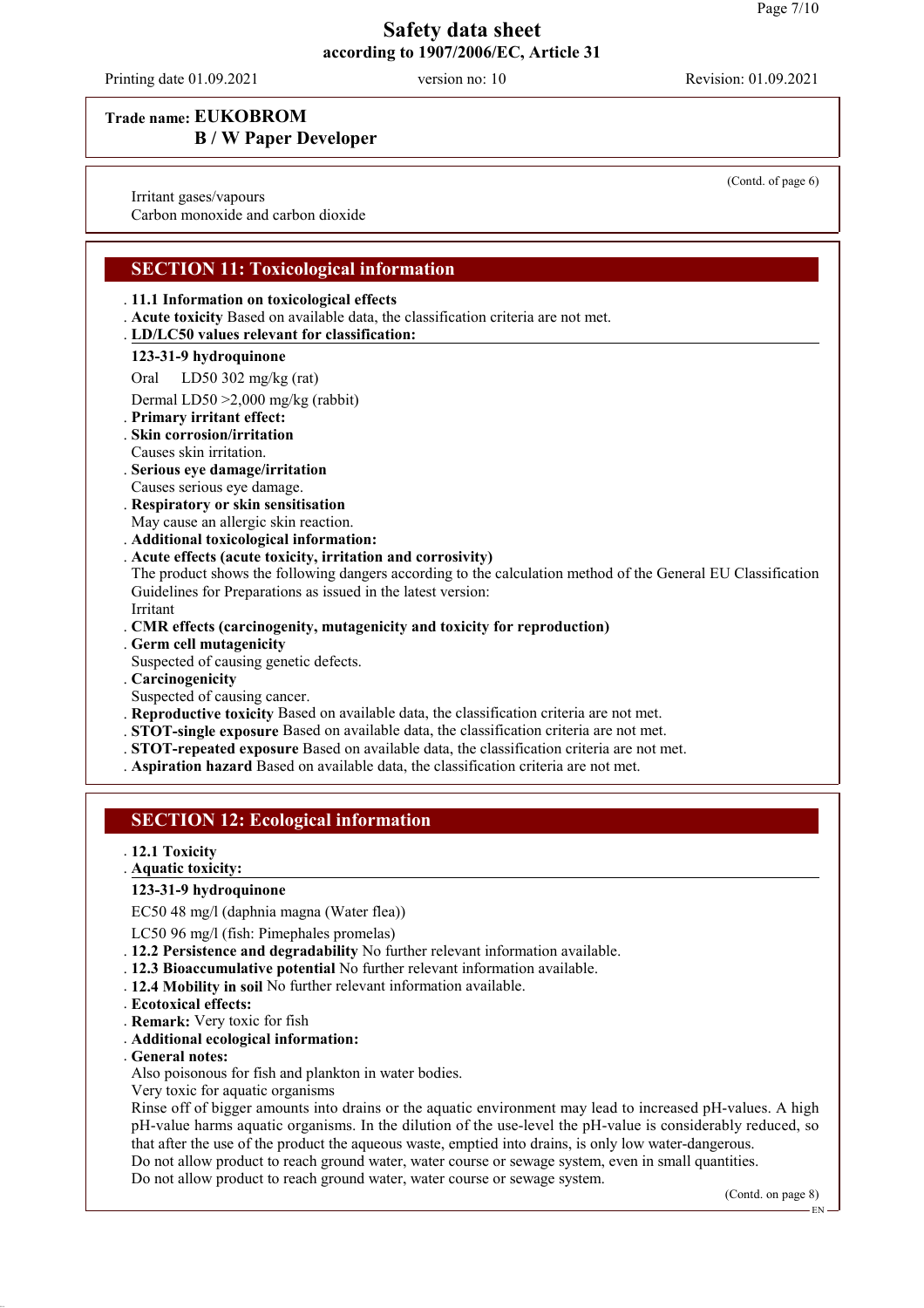Printing date 01.09.2021 version no: 10 Revision: 01.09.2021

### **Trade name: EUKOBROM B / W Paper Developer**

(Contd. of page 7)

Water hazard class 3 (German Regulation) (Self-assessment): extremely hazardous for water Danger to drinking water if even extremely small quantities leak into the ground. . **12.5 Results of PBT and vPvB assessment**

. **PBT:** Not applicable.

. **vPvB:** Not applicable.

. **12.6 Other adverse effects** No further relevant information available.

#### **SECTION 13: Disposal considerations**

. **13.1 Waste treatment methods**

. **Recommendation**

Must not be disposed together with household garbage. Do not allow product to reach sewage system.

**European waste catalogue** .

09 00 00 WASTES FROM THE PHOTOGRAPHIC INDUSTRY

09 01 00 wastes from the photographic industry

09 01 01\* water-based developer and activator solutions

. **Uncleaned packaging:**

. **Recommendation:** Disposal must be made according to official regulations.

. **Recommended cleansing agents:** Water, if necessary together with cleansing agents.

| <b>SECTION 14: Transport information</b> |  |
|------------------------------------------|--|
|------------------------------------------|--|

| .14.1 UN-Number<br>. ADR, IMDG, IATA                                                                       | UN3267                                                                                                                                |
|------------------------------------------------------------------------------------------------------------|---------------------------------------------------------------------------------------------------------------------------------------|
| . 14.2 UN proper shipping name<br>ADR                                                                      | 3267 CORROSIVE LIQUID, BASIC, ORGANIC, N.O.S.<br>(SODIUM HYDROXIDE, hydroquinone),                                                    |
| $\blacksquare$ IMDG                                                                                        | ENVIRONMENTALLY HAZARDOUS<br>CORROSIVE LIQUID, BASIC, ORGANIC, N.O.S.<br>(SODIUM HYDROXIDE, hydroquinone), MARINE<br><b>POLLUTANT</b> |
| . IATA                                                                                                     | CORROSIVE LIQUID, BASIC, ORGANIC, N.O.S.<br>(SODIUM HYDROXIDE)                                                                        |
| . 14.3 Transport hazard class(es)                                                                          |                                                                                                                                       |
| $.$ ADR<br>. Class<br>. Label                                                                              | 8 (C7) Corrosive substances.<br>8<br>----------------------------                                                                     |
| . IMDG, IATA<br>. Class<br>. Label                                                                         | 8 Corrosive substances.<br>8                                                                                                          |
| . 14.4 Packing group<br>. ADR, IMDG, IATA                                                                  | III                                                                                                                                   |
| . 14.5 Environmental hazards:                                                                              | Product contains environmentally hazardous substances:<br>hydroquinone                                                                |
| . Marine pollutant:                                                                                        | Yes<br>Symbol (fish and tree)                                                                                                         |
| . Special marking (ADR):                                                                                   | Symbol (fish and tree)                                                                                                                |
| . 14.6 Special precautions for user<br>. Hazard identification number (Kemler code):<br><b>EMS Number:</b> | Warning: Corrosive substances.<br>80<br>$F-A, S-B$                                                                                    |
|                                                                                                            | (Contd. on page 9)                                                                                                                    |

EN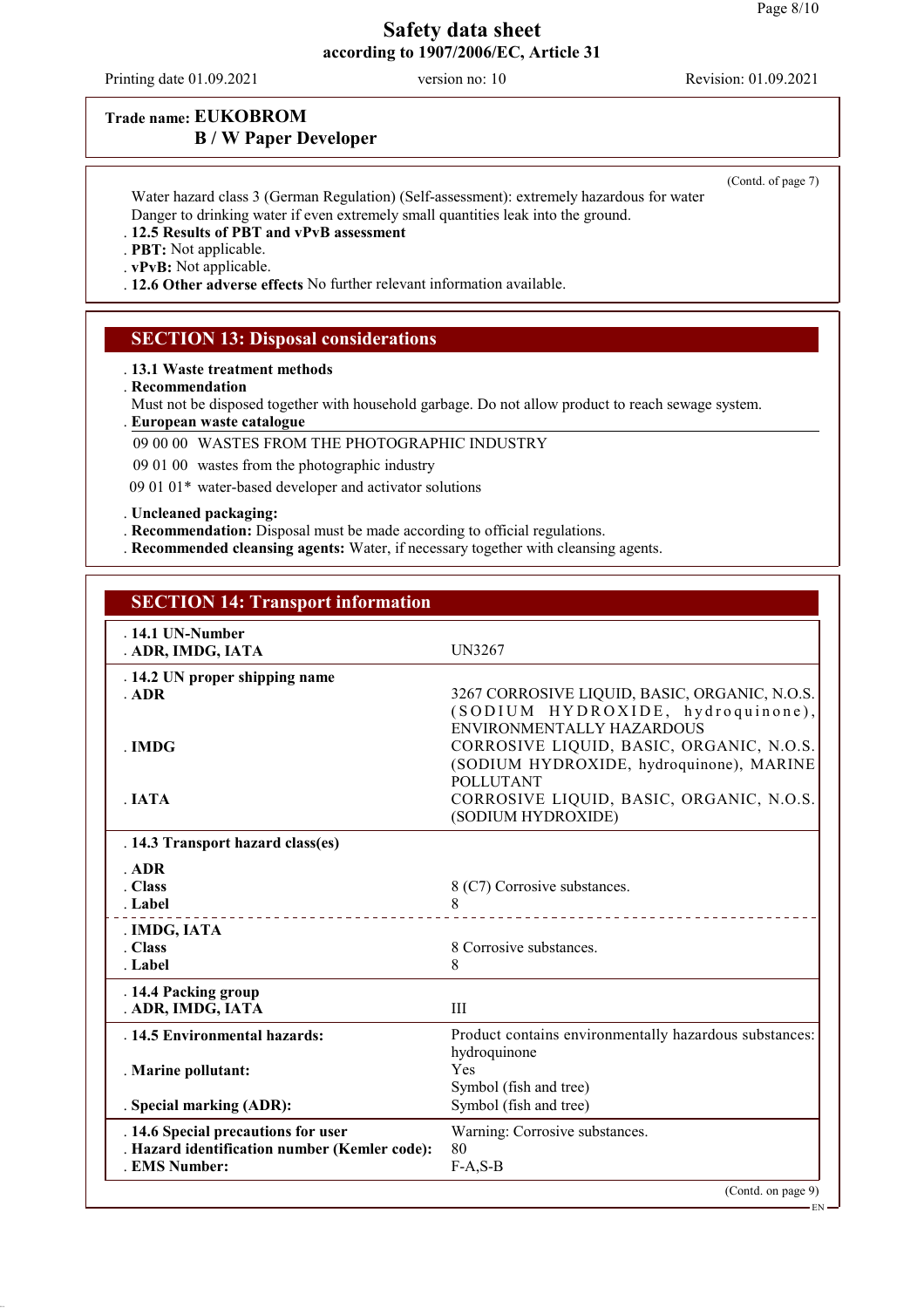Printing date 01.09.2021 version no: 10 Revision: 01.09.2021

## **Trade name: EUKOBROM B / W Paper Developer**

| Alkalis<br>. Segregation groups<br>. Stowage Category<br>A<br>SW2 Clear of living quarters.<br>. Stowage Code<br>SG35 Stow "separated from" SGG1-acids<br>. Segregation Code<br>. 14.7 Transport in bulk according to Annex II of<br><b>Marpol and the IBC Code</b><br>Not applicable.<br>Transport/Additional information:<br>. ADR<br>5L<br>. Limited quantities (LQ)<br>Code: E1<br>. Excepted quantities (EQ)<br>Maximum net quantity per inner packaging: 30 ml<br>3<br>. Transport category<br>E<br>. Tunnel restriction code<br>. IMDG<br>. Limited quantities (LQ)<br>5L<br>Code: E1<br>. Excepted quantities (EQ)<br>Maximum net quantity per inner packaging: 30 ml<br>. UN "Model Regulation":<br>8, III, ENVIRONMENTALLY HAZARDOUS<br>. 15.1 Safety, health and environmental regulations/legislation specific for the substance or mixture<br>. Labelling according to Regulation (EC) No 1272/2008 GHS label elements<br>. Directive 2012/18/EU<br>. Qualifying quantity (tonnes) for the application of lower-tier requirements 100 t<br>. Qualifying quantity (tonnes) for the application of upper-tier requirements 200 t<br>. REGULATION (EC) No 1907/2006 ANNEX XVII Conditions of restriction: 3<br>. National regulations:<br>. Other regulations, limitations and prohibitive regulations<br>. Substances of very high concern (SVHC) according to REACH, Article 57<br>1330-43-4 disodium tetraborate, anhydrous | (Contd. of page 8)                                                                                                                                                                                        |
|------------------------------------------------------------------------------------------------------------------------------------------------------------------------------------------------------------------------------------------------------------------------------------------------------------------------------------------------------------------------------------------------------------------------------------------------------------------------------------------------------------------------------------------------------------------------------------------------------------------------------------------------------------------------------------------------------------------------------------------------------------------------------------------------------------------------------------------------------------------------------------------------------------------------------------------------------------------------------------------------------------------------------------------------------------------------------------------------------------------------------------------------------------------------------------------------------------------------------------------------------------------------------------------------------------------------------------------------------------------------------------------------------------------------------------------|-----------------------------------------------------------------------------------------------------------------------------------------------------------------------------------------------------------|
|                                                                                                                                                                                                                                                                                                                                                                                                                                                                                                                                                                                                                                                                                                                                                                                                                                                                                                                                                                                                                                                                                                                                                                                                                                                                                                                                                                                                                                          |                                                                                                                                                                                                           |
|                                                                                                                                                                                                                                                                                                                                                                                                                                                                                                                                                                                                                                                                                                                                                                                                                                                                                                                                                                                                                                                                                                                                                                                                                                                                                                                                                                                                                                          |                                                                                                                                                                                                           |
|                                                                                                                                                                                                                                                                                                                                                                                                                                                                                                                                                                                                                                                                                                                                                                                                                                                                                                                                                                                                                                                                                                                                                                                                                                                                                                                                                                                                                                          |                                                                                                                                                                                                           |
|                                                                                                                                                                                                                                                                                                                                                                                                                                                                                                                                                                                                                                                                                                                                                                                                                                                                                                                                                                                                                                                                                                                                                                                                                                                                                                                                                                                                                                          | Maximum net quantity per outer packaging: 1000 ml                                                                                                                                                         |
|                                                                                                                                                                                                                                                                                                                                                                                                                                                                                                                                                                                                                                                                                                                                                                                                                                                                                                                                                                                                                                                                                                                                                                                                                                                                                                                                                                                                                                          | Maximum net quantity per outer packaging: 1000 ml                                                                                                                                                         |
|                                                                                                                                                                                                                                                                                                                                                                                                                                                                                                                                                                                                                                                                                                                                                                                                                                                                                                                                                                                                                                                                                                                                                                                                                                                                                                                                                                                                                                          | UN 3267 CORROSIVE LIQUID, BASIC, ORGANIC,<br>N.O.S. (SODIUM HYDROXIDE, HYDROQUINONE),                                                                                                                     |
|                                                                                                                                                                                                                                                                                                                                                                                                                                                                                                                                                                                                                                                                                                                                                                                                                                                                                                                                                                                                                                                                                                                                                                                                                                                                                                                                                                                                                                          |                                                                                                                                                                                                           |
|                                                                                                                                                                                                                                                                                                                                                                                                                                                                                                                                                                                                                                                                                                                                                                                                                                                                                                                                                                                                                                                                                                                                                                                                                                                                                                                                                                                                                                          |                                                                                                                                                                                                           |
|                                                                                                                                                                                                                                                                                                                                                                                                                                                                                                                                                                                                                                                                                                                                                                                                                                                                                                                                                                                                                                                                                                                                                                                                                                                                                                                                                                                                                                          |                                                                                                                                                                                                           |
|                                                                                                                                                                                                                                                                                                                                                                                                                                                                                                                                                                                                                                                                                                                                                                                                                                                                                                                                                                                                                                                                                                                                                                                                                                                                                                                                                                                                                                          |                                                                                                                                                                                                           |
| . 15.2 Chemical safety assessment: A Chemical Safety Assessment has not been carried out.                                                                                                                                                                                                                                                                                                                                                                                                                                                                                                                                                                                                                                                                                                                                                                                                                                                                                                                                                                                                                                                                                                                                                                                                                                                                                                                                                |                                                                                                                                                                                                           |
|                                                                                                                                                                                                                                                                                                                                                                                                                                                                                                                                                                                                                                                                                                                                                                                                                                                                                                                                                                                                                                                                                                                                                                                                                                                                                                                                                                                                                                          | This information is based on our present knowledge. However, this shall not constitute a guarantee for any<br>specific product features and shall not establish a legally valid contractual relationship. |

#### . **Relevant phrases**

- H290 May be corrosive to metals.
- H302 Harmful if swallowed.
- H314 Causes severe skin burns and eye damage.
- H315 Causes skin irritation.
- H317 May cause an allergic skin reaction.
- H318 Causes serious eye damage.
- H319 Causes serious eye irritation.
- H332 Harmful if inhaled.
- H335 May cause respiratory irritation.
- H341 Suspected of causing genetic defects.<br>H351 Suspected of causing cancer.
- Suspected of causing cancer.

H360FD May damage fertility. May damage the unborn child.

(Contd. on page 10)

EN